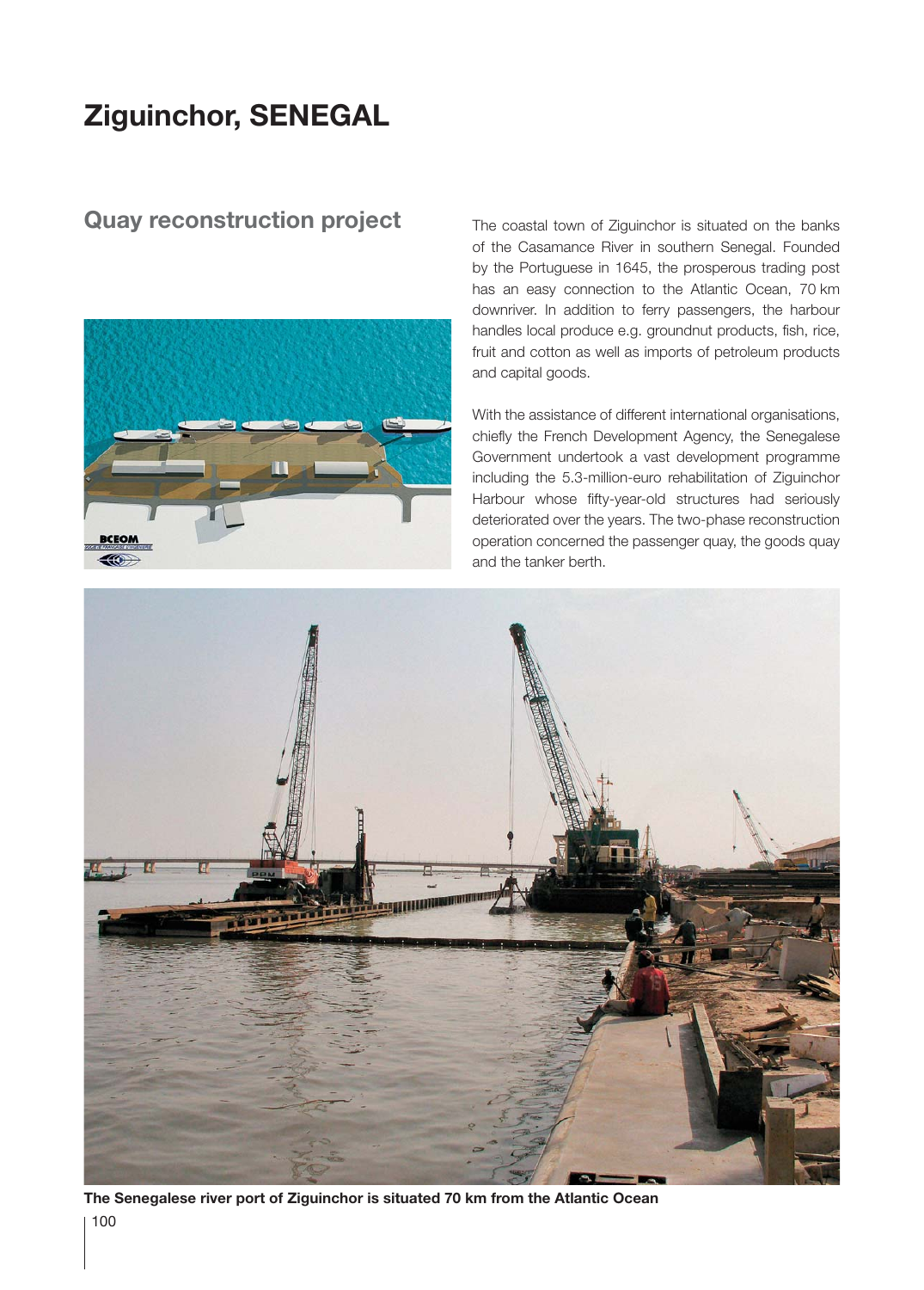

**The new quay wall was built with AU 21 sheet piles driven 20 m in front of the dilapidated structure**

The first phase began in August 2004 and lasted about 8 months. It involved the construction of an 80-m-long passenger quay wall directly in front of the existing wall with a 35-m-long return wall at the western end. It also included 31.5 m of goods quay and a 20-m-long roll-on roll-off berth. The goods quay is not aligned with the passenger quay but is located about twenty metres in front of and parallel to the old quay, enabling enlargement of the marshalling area reclaimed from the river.

The extension of the new goods quay was completed in July 2005 as part of the second phase. It included the construction of a 68-m-long return wall and backfilling of the new marshalling area. Once completed, the new quay had a total length of 265 m.

The soil conditions can be resumed as follows: soft to compact river mud overlying clayey sand. To ensure the stability of the structure, the soft mud was dredged before



**The reconstruction plans included passenger and cargo quays as well as the tanker berth**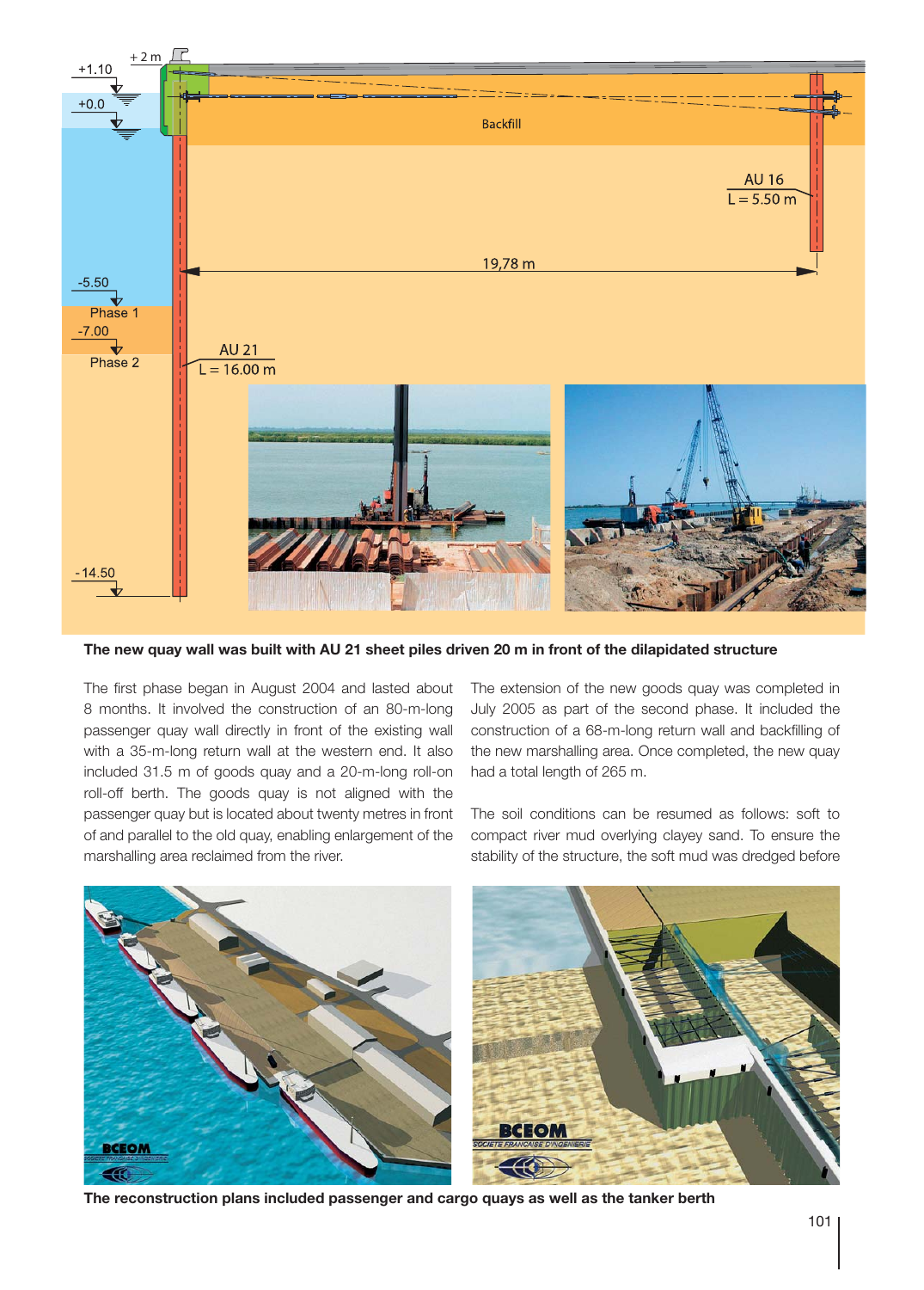## **Ziguinchor Harbour, SENEGAL**





**Delmag diesel impact hammer**

**190 tie rods in different lengths were supplied by Anker Schroeder**



TIRANT No.10 85 ENSEMBLE ¯ 65 / M 80 \* 20600 S355J0

**The 65-mm-diameter tie rods have a working load of 680 kN**

## Owner:

Senegalese Ministry of Infrastructures, Public Works, Road Transport, and Inland **Waterways** 

Designer: BCEOM

Contractor: Eiffage Construction / Fougerolle Sénégal consortium

Steel grade: AU 21: S 430 GP, AU 16: S 270 GP

Sheet piles: 1,020 t AU 21, 270 t AU 16

Total quantity of sheet piles: 1,290 metric tons





**Anker Schroeder provided the entire tie-back Finished quay with bollardsystem**